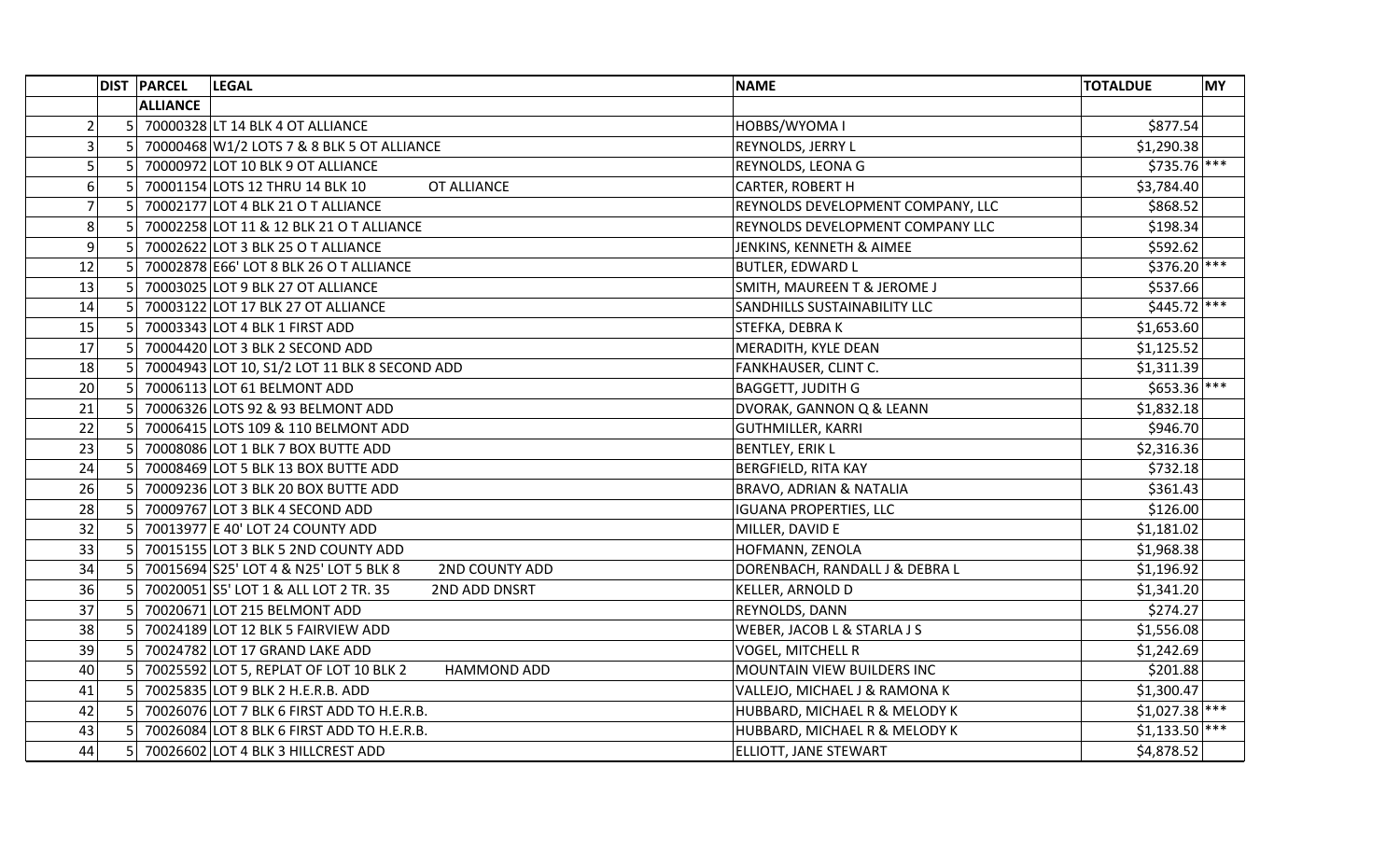| 45 | 51             | 70026726 LOT 10 BLK 2 H H & S ADD                     | CAUDELL, MAYVERENE R          | \$442.62      |
|----|----------------|-------------------------------------------------------|-------------------------------|---------------|
| 46 |                | 70027080 LOT 11 BLK 3 H H & S ADD                     | VALLEJO, MICHAEL J & RAMONA K | \$301.78      |
| 47 | 51             | 70027269 LOT 3 RESUB OF BLK 1<br><b>HOMESTEAD ADD</b> | SALAZAR, EDWARD               | \$227.40      |
| 48 | 5 <sup>1</sup> | 70027536 LOT 7 BLK 4 HOMESTEAD ADD                    | SANDAWG CONSTRUCTION, LLC     | \$542.96      |
| 49 | 51             | 70027900 LOT 6 BLK 2<br><b>3RD ADD HOMESTEAD</b>      | SALAZAR, EDWARD               | \$140.78      |
| 50 |                | 70027919 LOT 5 BLK 2 3RD ADD HOMESTEAD                | SALAZAR, EDWARD               | \$142.78      |
| 51 |                | 70027994 LOT 4 BLK 2 3RD ADD HOMESTEAD                | 11T NE, LLC                   | \$115.16      |
| 52 | 51             | 70028001 LOT 3 BLK 2 3RD ADD HOMESTEAD                | 11T NE, LLC                   | \$115.16      |
| 53 | 5 <sub>l</sub> | 70028028 LOT 2 BLK 2 3RD ADD HOMESTEAD                | PETERSON, CARL A              | \$560.52 ***  |
| 54 | 5 <sup>1</sup> | 70028036 LOT 1 BLK 2 3RD ADD HOMESTEAD                | SALAZAR, EDWARD               | \$129.94      |
| 55 |                | 70028192 LOT 8 BLK 3 3RD ADD HOMESTEAD                | 11T NE, LLC                   | \$129.38      |
| 56 |                | 70028206 LOT 7 BLK 3 3RD ADD HOMESTEAD                | SALAZAR, EDWARD               | \$138.40      |
| 57 | 51             | 70028214 LOT 6 BLK 3 3RD ADD HOMESTEAD                | 11T NE, LLC                   | $$262.54$ *** |
| 58 | 5 <sub>l</sub> | 70028222 LOT 5 BLK 3 3RD ADD HOMESTEAD                | SALAZAR, EDWARD               | \$129.12      |
| 59 | 5              | 70028230 LOT 4 BLK 3 3RD ADD HOMESTEAD                | 11T NE, LLC                   | $$220.84$ *** |
| 60 |                | 70028249 LOT 3 BLK 3 3RD ADD HOMESTEAD                | 11T NE, LLC                   | $$220.84$ *** |
| 61 |                | 70028257 LOT 14 BLK 2 3RD ADD HOMESTEAD               | 11T NE, LLC                   | \$103.12      |
| 62 | 51             | 70028265 LOT 15 BLK 2 3RD ADD HOMESTEAD               | 11TNE, LLC                    | \$103.12      |
| 63 | 5.             | 70028273 LOT 16 BLK 2 3RD ADD HOMESTEAD               | 11T NE, LLC                   | \$103.12      |
| 64 | 5              | 70028281 LOT 17 BLK 2 3RD ADD HOMESTEAD               | PETERSON, CARL A              | $$153.48$ *** |
| 65 |                | 70028303 LOT 18 BLK 2 3RD ADD HOMESTEAD               | 11T NE, LLC                   | \$103.12      |
| 66 |                | 70028311 LOT 19 BLK 2 3RD ADD HOMESTEAD               | 11T NE, LLC                   | \$203.84 ***  |
| 67 |                | 70028338 LOT 1 BLK 3 3RD ADD HOMESTEAD                | 11T NE, LLC                   | \$129.94      |
| 68 | 5 <sub>1</sub> | 70028346 LOT 2 BLK 3 3RD ADD HOMESTEAD                | 11T NE, LLC                   | \$111.72      |
| 69 |                | 70028354 LOT 13 BLK 2 3RD ADD HOMESTEAD               | 11T NE, LLC                   | \$130.86      |
| 70 |                | 70028362 LOT 12 BLK 2 3RD ADD HOMESTEAD               | 11T NE, LLC                   | \$110.62      |
| 71 |                | 70028370 LOT 11 BLK 2 3RD ADD HOMESTEAD               | 11T NE, LLC                   | \$110.62      |
| 72 |                | 70028389 LOT 10 BLK 2 3RD ADD HOMESTEAD               | 11T NE, LLC                   | \$110.62      |
| 73 | 51             | 70028397 LOT 9 BLK 2 3RD ADD HOMESTEAD                | 11T NE, LLC                   | \$130.00      |
| 74 | 5 <sup>1</sup> | 70028419 LOT 7 BLK 2 3RD ADD HOMESTEAD                | 11T NE, LLC                   | \$122.48      |
| 75 |                | 70028575 ALL BLK 1 3RD ADD HOMESTEAD                  | MURRAY, JOSHUA K              | $$311.90$ *** |
| 76 |                | 70028591 LOT 12 BLK 3 3RD ADD HOMESTEAD               | 11T NE, LLC                   | \$129.40      |
| 77 |                | 70028664 LOT 9 BLK 3 3RD ADD HOMESTEAD                | 11T NE, LLC                   | \$113.76      |
| 78 |                | 70028672 LOT 10 BLK 3 3RD ADD HOMESTEAD               | 11T NE, LLC                   | $$224.86$ *** |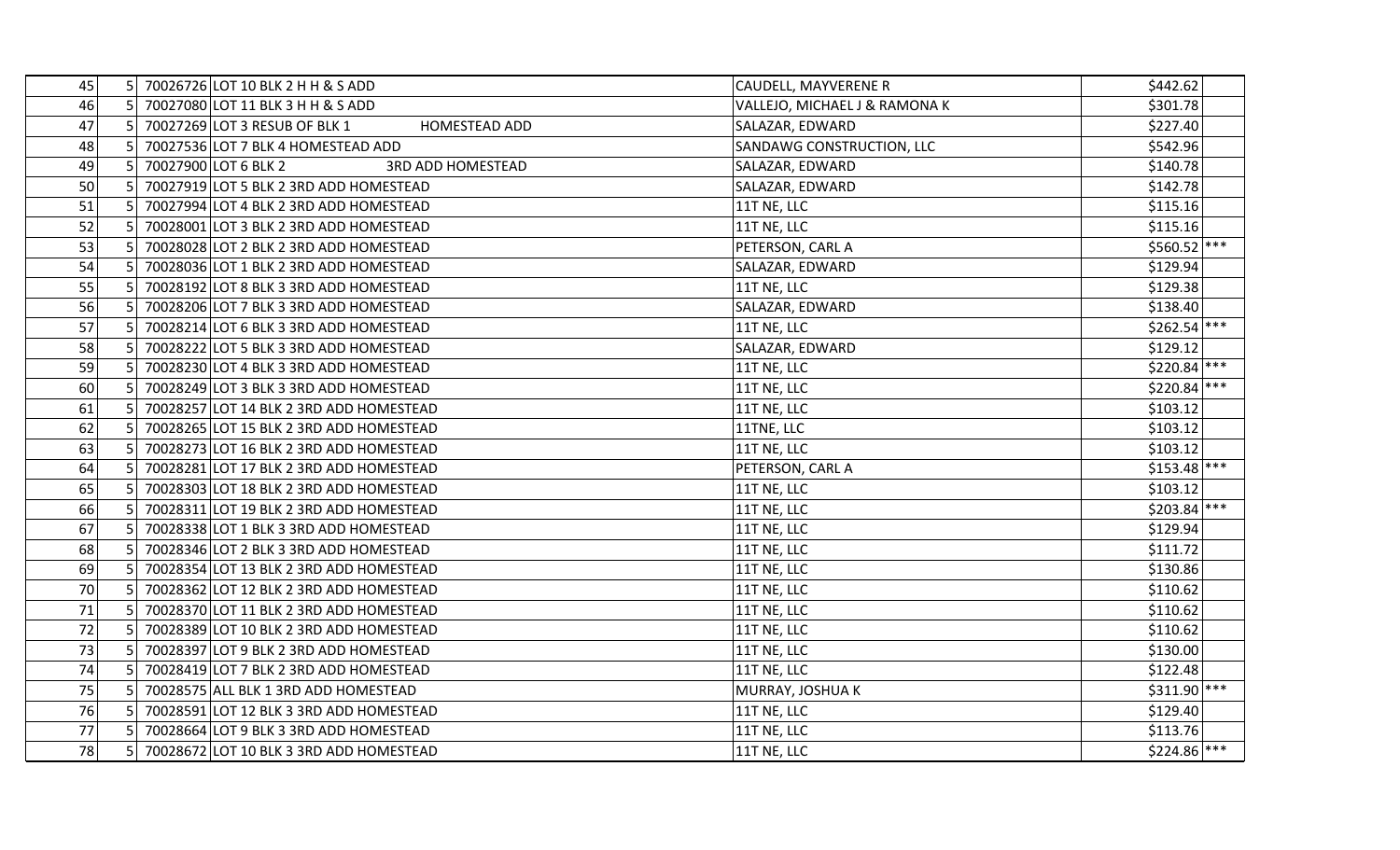| 79  | 70028680 LOT 11 BLK 3 3RD ADD HOMESTEAD<br>51                                                                                     | 11T NE, LLC                        | $$224.86$ ***   |
|-----|-----------------------------------------------------------------------------------------------------------------------------------|------------------------------------|-----------------|
| 80  | 51<br>70030162 LOT 1 BLK 5 JOHNSTONS ADD                                                                                          | SMITH, HELEN ELIZABETH             | \$380.89        |
| 83  | 70033587 LOT 18 BLK 9 LAKEFIELD ADD<br>51                                                                                         | SPRINGTREE PROPERTIES, LLC         | \$750.86 ***    |
| 84  | 70034818 LOT 7 BLK 1 MYRTLE ADD                                                                                                   | SIMMONS, JACK D & KATHERINE S      | \$1,113.16      |
| 85  | 70035040 LOT 3 BLK 1 2ND ADD MILLER HGTS                                                                                          | MUNDT, SAMUEL G & DIANA L.         | \$600.11        |
| 86  | 70036349 N50' LOT 3 BLK B<br>NEBRASKA ADD                                                                                         | HARRIS, EDWARD                     | $$610.63$ ***   |
| 87  | 70036500 S50' LOT 4 BLK E NEBRASKA ADD                                                                                            | JAMK INVESTMENTS INC               | \$408.76        |
| 88  | 5<br>70037752 LOT 15 BLK 1 PETERSON<br>REPLAT OF TRANS WESTERN                                                                    | <b>EVANGELICAL LUTHERAN</b>        | \$983.12 ***    |
| 91  | 70039984 N70' LOT 6 BLK 1 PODHAISKY SUB H & A<br>5 <sup>1</sup>                                                                   | WALKER, TERESA A                   | \$2,187.50      |
| 92  | 70041121 LOT 7 BLK 4 SIMONSONS ADD                                                                                                | REYNOLDS, JERRY L                  | \$1,008.42      |
| 94  | 70043639 LOTS 2 & 3 BLK 2<br>SOUTH ALLIANCE ADD                                                                                   | <b>TEKAVEC, FRANK</b>              | \$494.36        |
| 95  | 70043736 LOT 1 BLK 2<br>SOUTH ALLIANCE ADD                                                                                        | <b>TEKAVEC, FRANK</b>              | $$165.34$ ***   |
| 96  | 5 <sub>1</sub><br>70043868 LOTS 12 & 13 BLK 4<br>SOUTH ALLIANCE ADD                                                               | MONROE, MARK W & TERRY W           | \$86.72         |
| 97  | 70044228 LOT 5 BLK 5 1ST ADD SOUTH ALLIANCE                                                                                       | <b>BAKER, KEITH J &amp; HOPE T</b> | $$124.49$ ***   |
| 98  | 70044236 LOT 6 BLK 5 1ST ADD SOUTH ALLIANCE                                                                                       | <b>BAKER, KEITH J &amp; HOPE T</b> | $$1,217.32$ *** |
| 99  | 70044244 LOT 7 BLK 5 1ST ADD SOUTH ALLIANCE                                                                                       | BAKER, KEITH J & HOPE T            | $$867.92$ ***   |
| 100 | 70044252 LOT 8 BLK 5 1ST ADD SOUTH ALLIANCE                                                                                       | <b>BAKER, KEITH J &amp; HOPE T</b> | \$867.92 ***    |
| 101 | 70044295 LOT 16 BLK 4<br>SOUTH ALLIANCE ADD                                                                                       | MONROE, MARK W & TERRY W           | $$867.92$ ***   |
| 102 | 5 <sup>1</sup><br>70044317 LOT 14 BLK 4<br>SOUTH ALLIANCE ADD                                                                     | MONROE, MARK W & TERRY W           | $$867.92$ ***   |
| 103 | 51<br>70044473 LOT 8 BLK 6 1ST ADD SOUTH ALLIANCE                                                                                 | ALVARADO, ZACK                     | $$246.62$ ***   |
| 104 | 70044910 LOTS 10 & 11 SUMMIT PLACE<br>SUB LOT 25 OF 1ST ADD DNSRT                                                                 | LEAL, SANDRA L                     | \$631.52        |
| 105 | 70045771 N45' LOT 7 FRANK WILTSONS<br>SUBDIVISION OF BLK 16 SECOND                                                                | COUN WILCOX, ANTHONY L & HEATHER G | \$923.32        |
| 106 | 5 <sub>l</sub><br>70045798 S5' LOT 7, N40' LOT 8 FRANK WILTSONS SUBDIVISION OF BLK 16 SECOND COUNTY WILCOX, ANTHONY L & HEATHER G |                                    | \$75.26         |
| 107 | 5 <sub>l</sub><br>70045852 LOT 4 FRANK WILTSONS SUBDIVISION OF BLK 16 SECOND COUNTY ADD                                           | PICKET PIN, BRIAN C                | $$815.43$ ***   |
| 108 | 70045860 LOT 3 FRANK WILTSONS SUB OF BLK 16 SECOND COUNTY ADD                                                                     | <b>PICKET PIN, BRIAN C</b>         | \$570.50 ***    |
| 109 | 70049637 PT SE1/4NW1/4 TRACT 13 31-25-47<br>LANDS IN CORP LIMITS PNO 50                                                           | FIGUEROA, JAVIER & TOMASA          | \$1,302.88      |
| 110 | 70049661 PT E1/2NW1/4 31-25-47<br>LANDS IN CORP LIMITS PNO 55                                                                     | <b>BLEW ENTERPRISES</b>            | \$1,380.36      |
| 111 | 5<br>70079935 PT NW1/4NW1/4 35-25-48 PNO 340<br><b>LANDS IN CORP LIMITS</b>                                                       | RASNIC, DONN G, TTEE               | \$707.60        |
| 112 | 5 <sup>1</sup><br>70080399 LOT 1 SON SHINE THIRD ADD                                                                              | <b>SCHNELL, DOROTHY L</b>          | \$1,055.10      |
| 113 | 51<br>LANDS IN CORP LIMITS PNO 95<br>70080690 PT NW1/4 (145 X 301) 4-24-48 TR 6                                                   | DVORAK, GANNON Q                   | \$1,531.64      |
| 114 | 70080801 PT NE1/4 4-24-48 PNO 76<br>LAND IN CORP LIMITS                                                                           | SHERLOCK, DIXIE A                  | \$188.09        |
| 115 | 70103321 LOT 5 BLK 10 WYOMING ADD                                                                                                 | SPELLMEYER, CASSANDRA R            | \$968.48        |
| 116 | 5 <sup>1</sup><br>70103402 LOT 1 BLK 10 WYOMING ADD                                                                               | MILLS, CHRISTOPHER J               | \$129.22        |
| 117 | 70103739 LOT 1 BLK 2 REPLAT OF BLK 2<br>5 <sup>1</sup><br><b>WYOMING AVE ADD</b>                                                  | DRD HOTELS MOTELS LLC              | \$8,616.36      |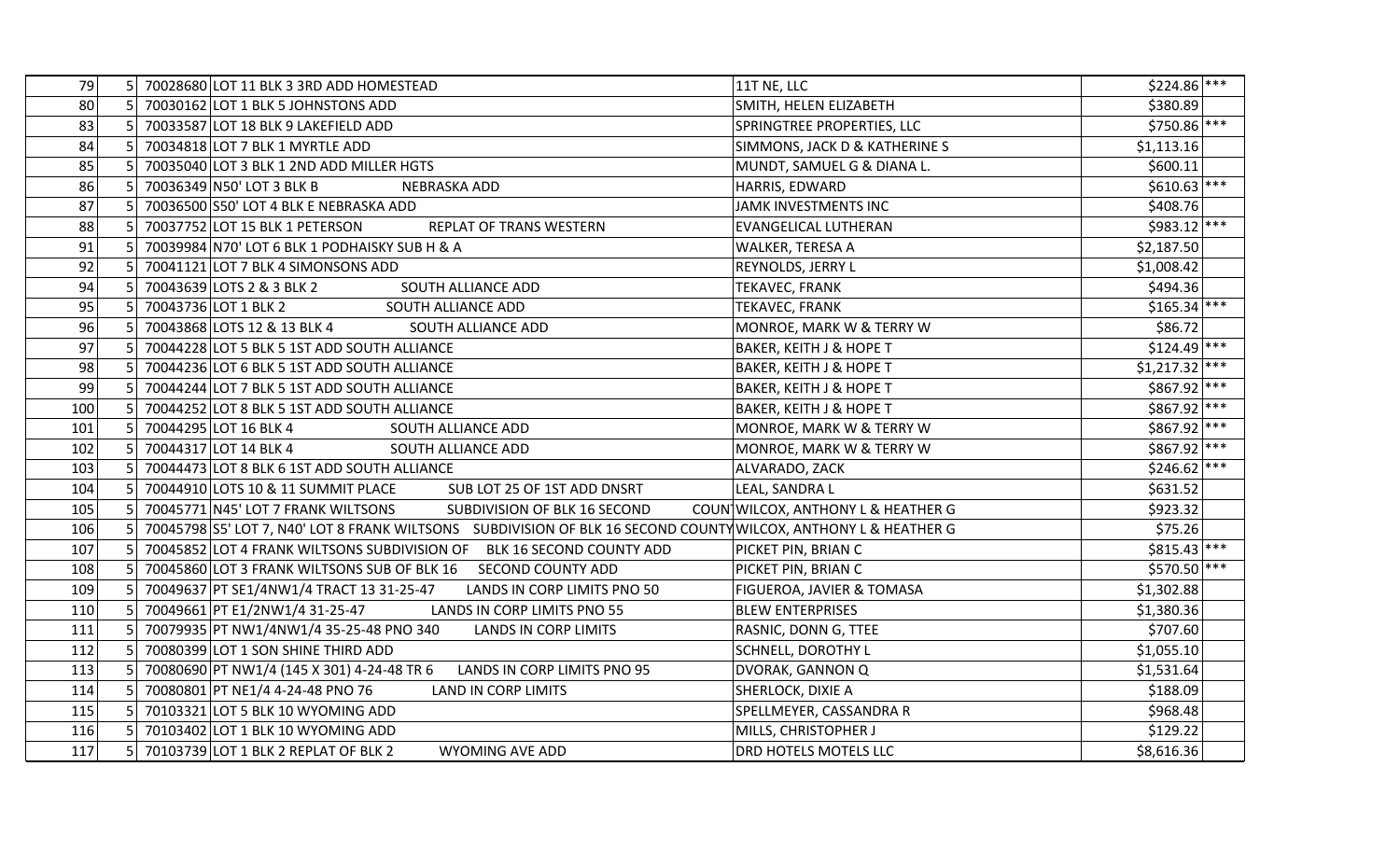| 118 | 70103917 E91' LOT 1 BLK 15 WYOMING ADD                                        | FORTNER, HEILE DAWN                   | \$569.34      |
|-----|-------------------------------------------------------------------------------|---------------------------------------|---------------|
| 119 | 5 <sup>1</sup><br>70104239 N50' OF S150' SOUTH BLOCK UNPLATTED                | MATEJKA, PAUL H (LIFE ESTATE)         | \$905.56      |
| 123 | 51<br>70244081 #S50' LOT 14 COUNTY ADDITION                                   | THOMAS, GUYLA                         | $$72.16$ ***  |
| 124 | 5 70252831 LOT 11A BLK 1 FAIRVIEW ADD<br>A REPLAT OF LOTS 11, 12 & N4' LOT 10 | REYNOLDS DEVELOPMENT CO, LLC          | \$620.38      |
|     | <b>HEMINGFORD</b>                                                             |                                       |               |
| 125 | 70016720 LOTS 1 & 2 BLK 7 O T HEMINGFORD<br>10 <sup>1</sup>                   | WALKER, BRIAN K & JUDITH A            | \$779.90      |
| 126 | 70016976 LT 13 BLK 27 OT HEMINGFORD<br>10 <sup>1</sup>                        | LUCAS, EDWARD LEE                     | \$449.97      |
| 127 | (FORMERLY LOTS 19-22)<br>10<br>70017883 LOT 19 BLK 11 OT HEMINGFORD           | ADAMSON, HAROLD E                     | \$2,888.70    |
| 128 | 10 70018057 LOTS 23 & 24 BLK 11 O T HEMINGFORD                                | <b>ADAMSON, HAROLD E</b>              | \$54.47       |
| 131 | 70021376 LOTS 7, 8, & 9 BLK 3 & PART BLK B<br><b>MELICKS ADD</b><br>10 l      | MCDONOUGH, JACK                       | \$870.74      |
| 133 | 70022186 LTS 4,5,6 BLK 34 OT HEMINGFORD<br>10 <sup>1</sup>                    | WACKER, RICHARD K                     | \$658.47      |
| 134 | 10<br>70022356 LOT 10,11,12 BLK 34 OT HEMINGFORD                              | <b>REXIUS, ANGELA KAY</b>             | \$875.84      |
| 136 | 10<br>70022801 LOTS 7 & 8 BLK 2 DONALDS ADD                                   | <b>BROADWAY, TRAVIS</b>               | \$763.70      |
| 137 | 10 70022917 N50' OF S100' BLK F PIERCES                                       | OLVERA, OSCAR VASQUEZ                 | \$1,030.08    |
| 138 | 10 70041571 LOTS 11-13 SHERIDAN HGTS SUB<br>REPLAT PT BLK D PIERCES SUB       | BLUMANTHAL, MICHAEL N                 | \$379.98      |
| 139 | 70107750 LOT 3 BLK 25 UHRIGS<br>10 <sup>1</sup>                               | <b>GORDON, CHRIS &amp; MARY ANNE</b>  | \$72.21       |
| 140 | 70107769 LOT 22 SHERIDAN HGTS SUB<br>10 <sup>1</sup>                          | BLUMANTHAL, MICHAEL N                 | \$75.86       |
| 141 | 70107858 LOT 23 SHERIDAN HGTS SUB<br>10                                       | BLUMANTHAL, MICHAEL N                 | \$75.86       |
| 142 | <b>LANDS IN CORP LIMITS</b><br>0.82 ACRE<br>10 70108161 PT 17-27-49 PNO 12    | <b>ADAMSON, EVERETT &amp; ROSALIE</b> | \$70.71       |
| 144 | 10 70108269 17-27-49 TR IN SW CORNER OF N1/2NW1/4 LANDS IN CORP LIMITS PNO13  | DAVIS, LAURIE                         | \$39.29       |
| 145 | 70108730 PT OF NE1/4NE1/4 18-27-49<br>10 <sup>°</sup>                         | NIKONT, RAYMOND                       | $$183.80$ *** |
| 147 | 70108900 LOT 6 BLK 41 UHRIGS ADD<br>10 <sup>1</sup>                           | ADAMSON, HAROLD                       | \$342.17      |
| 148 | 10<br>70109524 LOT 2 BLK 42 UHRIGS ADD                                        | REYNOLDS, DANN                        | \$1,302.20    |
|     | <b>RURAL</b>                                                                  |                                       |               |
| 149 | 30 70074720 PT SW1/4SW1/4 7-27-49<br>2.04 ACRES                               | ADAMSON, HAROLD                       | \$627.15      |
| 150 | 70075026 #SW1/4SE1/4 8-27-49 1.85 ACRES<br>30 I                               | AMICK/LARRY L                         | \$825.64      |
| 151 | 70075697 PT SW1/4 34-28-52<br>30 <sup>°</sup><br>4.99 ACRES                   | DAVIS, CAROL A                        | $$500.41$ *** |
| 152 | 70092818 NE1/4 14-28-51<br>30 <sup>°</sup><br>183.66 ACRES                    | RODGERS, MELVIN JERRALD (JR           | \$1,017.84    |
| 153 | 30 70092877 N1/2SW1/4 S1/2NW1/4 PT NE1/4WRR PT N1/2SE1/4WRR 13-28-51          | 21 RODGERS, MELVIN JERRALD (JR        | \$1,210.42    |
| 155 | 70096287 NE1/4 20-27-51 158.90 ACRES<br>30 L                                  | ZIMMER, GLORIA L (TRUST               | \$1,157.46    |
| 156 | 70096368 SE1/4 17-27-51 156.38 ACRES<br>30 <sup>1</sup>                       | ZIMMER, GLORIA L (TRUST               | \$1,065.92    |
| 158 | 70098433 SW1/4 35-27-50<br>30 <sup>1</sup><br>160.10 ACRES                    | <b>ELLIOTT, JANE STEWART</b>          | \$2,699.56    |
| 161 | 70102694 SW1/4 28-28-48<br>30 <sup>°</sup><br>161.23 ACRES                    | <b>IGUANA PROPERTIES, LLC</b>         | \$1,121.84    |
| 162 | 30 70181047 PT N1/2 19-27-49 TR 2<br>37.35 ACRES                              | JOHNSON, JAY & JODI                   | \$5,130.56    |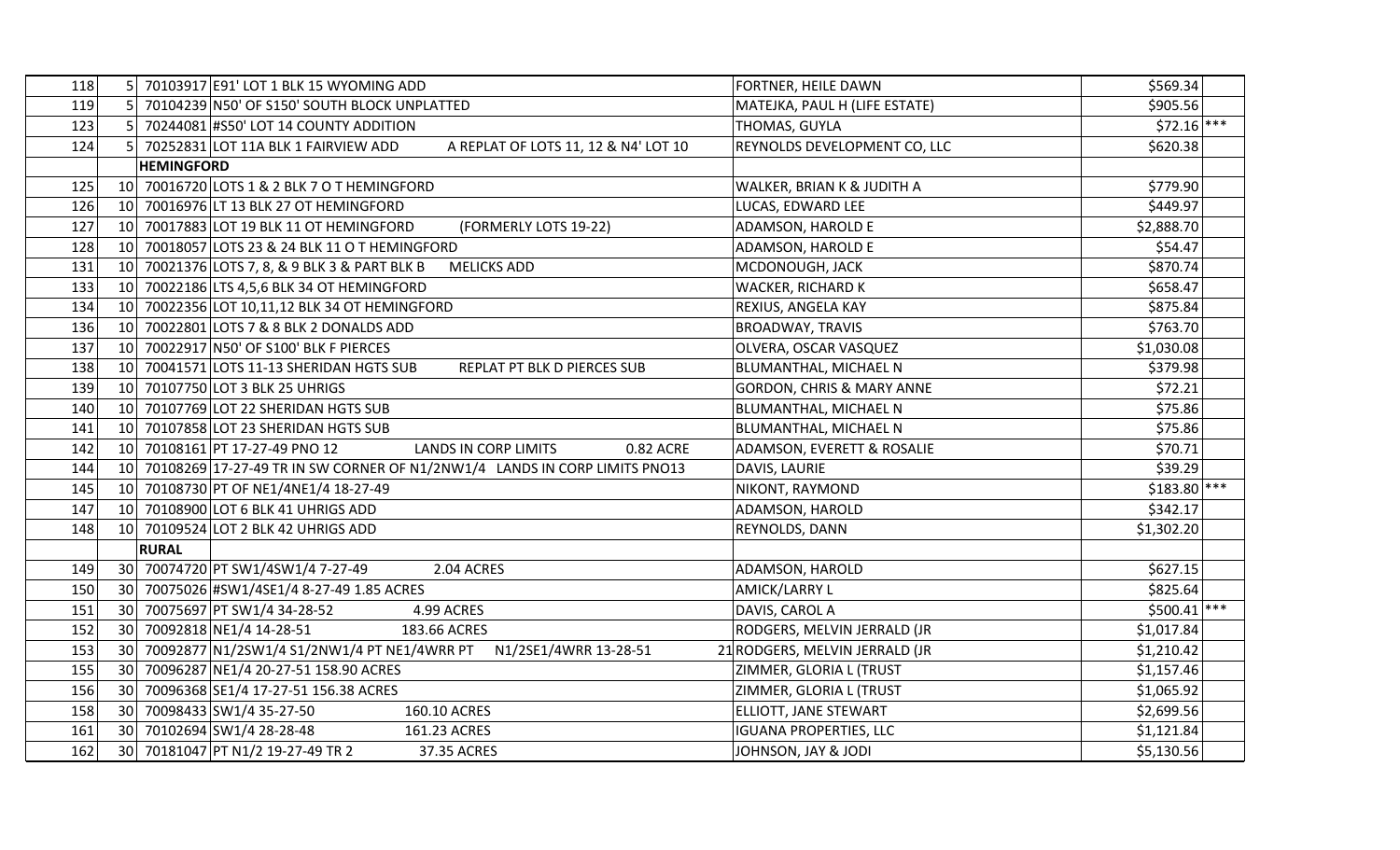| 166 | 35 <sup>1</sup> |               | 70048452 SE1/4SE1/4NE1/4 10-25-50<br>10 ACRES                       | CLINES, JAY WESLEY & ALVINA KAY        | \$112.90      |
|-----|-----------------|---------------|---------------------------------------------------------------------|----------------------------------------|---------------|
| 167 |                 |               | 35 70053650 E1/2NE1/4NE1/4NW1/4 29-26-48<br><b>5.06 ACRES</b>       | SOTH, WARREN S                         | \$37.24       |
| 168 |                 |               | 35 70054274 W1/2NW1/4 9-25-49<br>80.45 ACRES                        | <b>BENZEL, PHYLLIS M</b>               | \$1,821.78    |
| 169 |                 |               | 35 70175748 #NW1/4NW1/4 WEST OF HIGHWAY 2<br>9-25-48 10.91 ACRES    | JENSEN, BRIAN J                        | \$467.26      |
| 170 | 95              |               | 70048681 #NE1/4 17-25-48<br>73.65 ACRES                             | CAMPBELL, CODY T                       | \$400.92      |
| 171 | 95              |               | 70072418 PT SW1/4 8-25-47 (12 RODS X 12 RODS) 1.29 ACRES            | ACKERMAN, BETTY LEE                    | \$28.38       |
| 173 | 95              |               | 70073295 PT NE1/4 21-25-47<br>6.29 ACRES                            | ALLEN, JERRY D & ANITA C               | \$1,935.34    |
| 174 | 95              |               | 70075824 PT S1/2S1/2 ERR 19-24-48<br>64.72 ACRES                    | <b>SCHRUM, KODY</b>                    | \$288.10      |
| 176 |                 |               | 95 70076014 N1/2 31-24-48<br>330.33 ACRES                           | KLOCH, STEPHEN L & CATHY M             | \$12,494.74   |
| 177 | 95              |               | 70080720 PT NE1/4NW1/4 3-24-48<br>1.04 ACRES                        | PATINO, HELEN                          | \$294.60      |
| 179 | 95              |               | 70081271 PT SE1/4 4-24-48<br>2.20 ACRES                             | TAGART, HOWARD M & MARILYN L           | \$391.10      |
| 180 | 95              |               | 70090866 25-25-49 TR 1 WESTERN ACRES<br>4.96 ACRES                  | <b>FINTEL, AARON</b>                   | \$1,535.80    |
| 181 | 95              |               | 70091609 LOTS 1,2,3 BLK 2 RAINBOW ACRES II<br>3.30 ACRES            | HATTERMAN, JOHN D                      | \$141.92      |
| 182 | 95              |               | 70092001 LOT 17 BLK 2 RAINBOW CIRCLE<br>0.833 ACRE                  | NEPPER, KENNETH W                      | \$83.52       |
| 183 | 95              |               | 70092087 LOT 14 BLK 2 RAINBOW CIRCLE<br>1.150 ACRES                 | NEPPER, KENNETH W                      | \$85.42       |
| 184 | 95              |               | 70092109 LOT 5 BLK 3 RAINBOW CIRCLE<br>1.22 ACRES                   | HORN, FLORENTINA                       | \$578.86      |
| 185 | 95              |               | 70092168 LOT 11 BLK 2 RAINBOW CIRCLE<br>0.995 ACRE                  | TIENSVOLD, BLAKE D                     | \$73.90       |
| 186 | 95              |               | 70092176 LOT 15 BLK 2 RAINBOW CIRCLE<br>1.133 ACRES                 | NEPPER, KENNETH W                      | \$84.14       |
| 187 | 95              |               | 70092257 LOT 16 BLK 2 RAINBOW CIRCLE<br>1.122 ACRES                 | NEPPER, KENNETH W                      | \$1,254.22    |
| 189 | 95              |               | 70092354 LOT 22 BLK 1 RAINBOW CIRCLE<br>0.856 ACRE                  | <b>JESSE DEVELOPMENT CORP</b>          | $$125.26$ *** |
| 190 | 95              |               | 70092362 LOT 23 BLK 1 RAINBOW CIRCLE<br>1.50 ACRES                  | JESSE DEVELOPMENT CORP                 | $$180.14$ *** |
| 191 | 95              |               | 70092397 LOT 3 BLK 2 RAINBOW CIRCLE<br>1.284 ACRES                  | BEHRENS, RICHARD A & RITA L            | $$187.88$ *** |
| 192 | 95              |               | 70113092 ALL 29-24-51<br>646.87 ACRES                               | JACOB, M D & B L LYNCH (1, 4 INT EACH) | \$1,484.76    |
| 194 | 95              |               | 70143404 PT SE1/4 15-24-48 TR A<br>11 ACRES                         | FINTEL, AARON D                        | \$1,286.18    |
| 199 |                 |               | 170 70248303 PT SE1/4SE1/4 5-26-47<br>22.64 ACRES                   | HITCHCOCK, EDWARD A                    | \$369.70      |
| 200 | 200             |               | 70076170 ALL (EX SE1/4SE1/4) 26-24-49<br>596.86 ACRES               | SANDERSFELD, GENE ROSS & JACKIE LYNN   | \$1,400.55    |
|     |                 | <b>IOLL's</b> |                                                                     |                                        |               |
| 201 | 95              |               | 70252629 HANGER ONLY LOCATED UPON<br>S1/2 32-25-48                  | PETERSON, TONY D                       | \$267.02      |
| 202 |                 |               | 165 70197067 BIN LOCATED UPON 11-26-49<br>10M-39                    | KEDER/KIRK                             | \$335.50      |
| 203 |                 |               | 170 70194548 BIN LOCATED UPON SE1/4 10-27-47                        | HUNTER, GARY                           | \$3.49        |
| 204 | 95              |               | 70177724 DRIVE-IN ONLY LOCATED UPON PT 7-24-47                      | <b>RED NEST, EDISON</b>                | \$292.28      |
| 205 | 951             |               | 70142483 35-25-47 SHED LOCATED UPON LOT 2 BLK 1<br>RAINBOW ACRES II | MAXEY, ELAINE                          | $$23.54$ ***  |
| 206 | 30 <sup>1</sup> |               | 70149585 IMPROVEMENTS ONLY LOCATED UPON 36-27-50                    | <b>ROSENBERGER, GENEICE</b>            | $$19.86$ ***  |
| 207 |                 |               | 30 70067139 BINS ONLY LOCATED UPON NW1/4 3-26-49                    | MURPHEY, SHIRLEY                       | $$19.64$ ***  |